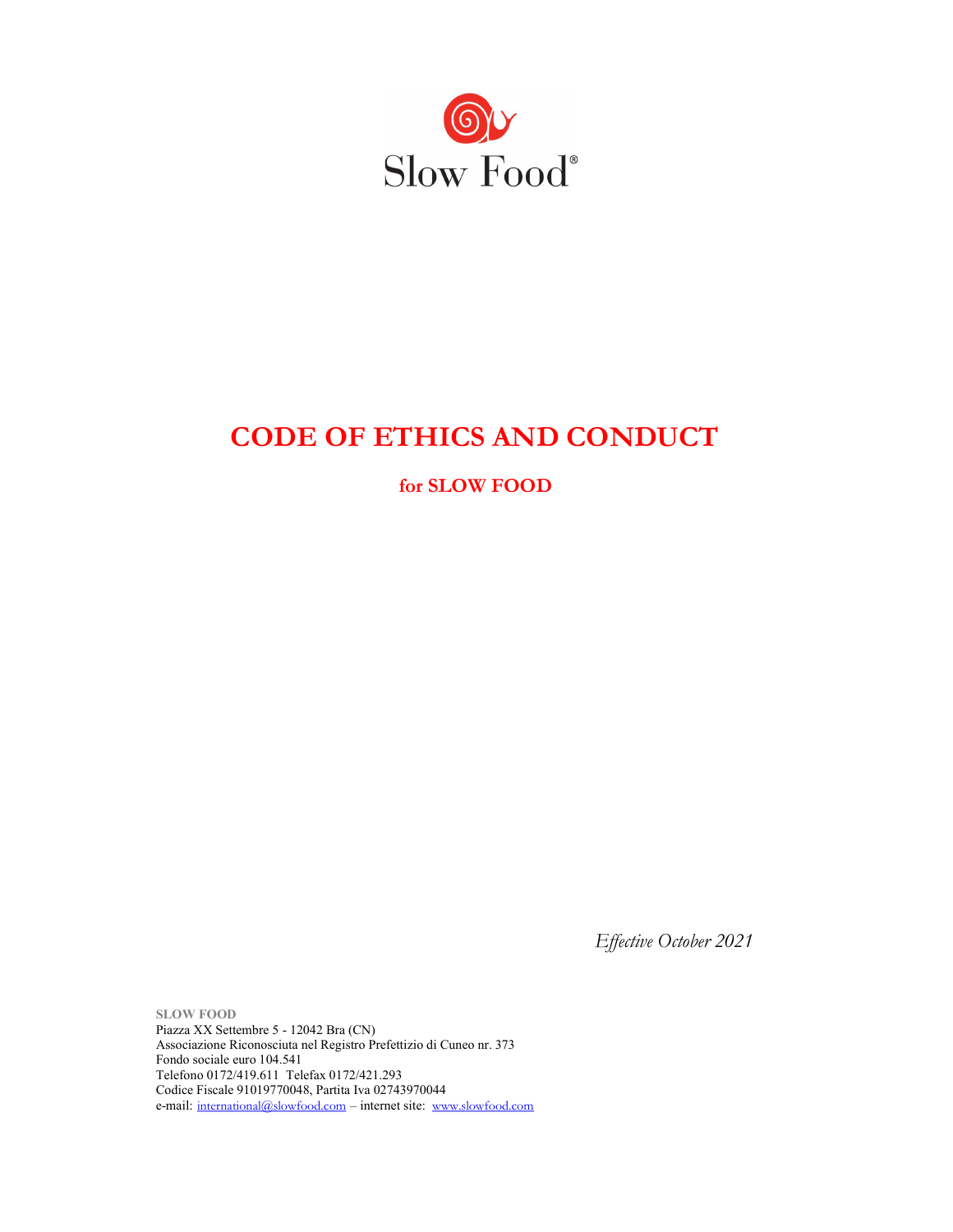# $GIVEN:$ <sup>1</sup>

1) that good, clean, fair and healthy food is a right of all and that we shall not give up the fight until every last person and the entire web of life on this planet has access to it.

2) that the whole world is our home and that our action is global in scope. Our network knows no boundaries. We thus reject any form of political, economic and social exclusion that turns into outlaws people who migrate on account of conflict, violence, discrimination, eviction, poverty and natural calamity. We fight oppose every thought and action that deprives the weakest segments of the population of their rights, that rides roughshod over indigenous cultures, that fails to hold women, children and the elderly in due esteem. In particular we recognize, favor and promote the fundamental contribution that women bring in term if knowledge, work and sensitivity, in the family, community and the social spheres.

3) that environmental protection is the main priority of our work as activists, farmers, shepherds, fishers, artisans, scholars and cooks. The production, distribution and consumption of food cannot conflict with the right to enjoy a healthy environment and its fruits for generations to come.

4) that diversity is the greatest wealth we possess as human beings and as a community. Be it genetic, cultural, linguistic, generational, sexual or religious.

5) that the unjust division of riches and opportunities originates suffering and discrimination, hence needs to be addressed courageously at every decision-making and practical level starting from the theme of labor—in order to achieve a fairer distribution among the women and men of our planet

6) that access to knowledge is a right of all and that traditional knowledge and skills must have the same dignity as academic learning. Only informed, mindful people can make wellpondered, well-reasoned free choices.

7) that our daily choices, starting from the table, can contribute to changing the world, and these small gestures that each of us makes several times a day are the first and most important instrument that Slow Food wants to implement.

8) that we work to ensure the future action of Slow Food extends this vision and these rights not just to human beings but to all living creatures.

Only by radically renewing the organization of Slow Food, only by making it more open and inclusive, and only by trying out new forms of aggregation, involvement and participation can we address the challenges that await us in the future in the best way possible and thwart those—the very few—who possess power and wealth and decide the fate of the world's food and of humanity itself.

They are giants but we are a multitude!

Slow Food hereby adopts the following Code.

<sup>&</sup>lt;sup>1</sup> DECLARATION OF CHENGDU passed by the 400 delegates participating in the 7th Slow Food International Congress in Chengdu, China, September 29–October 1, 2017.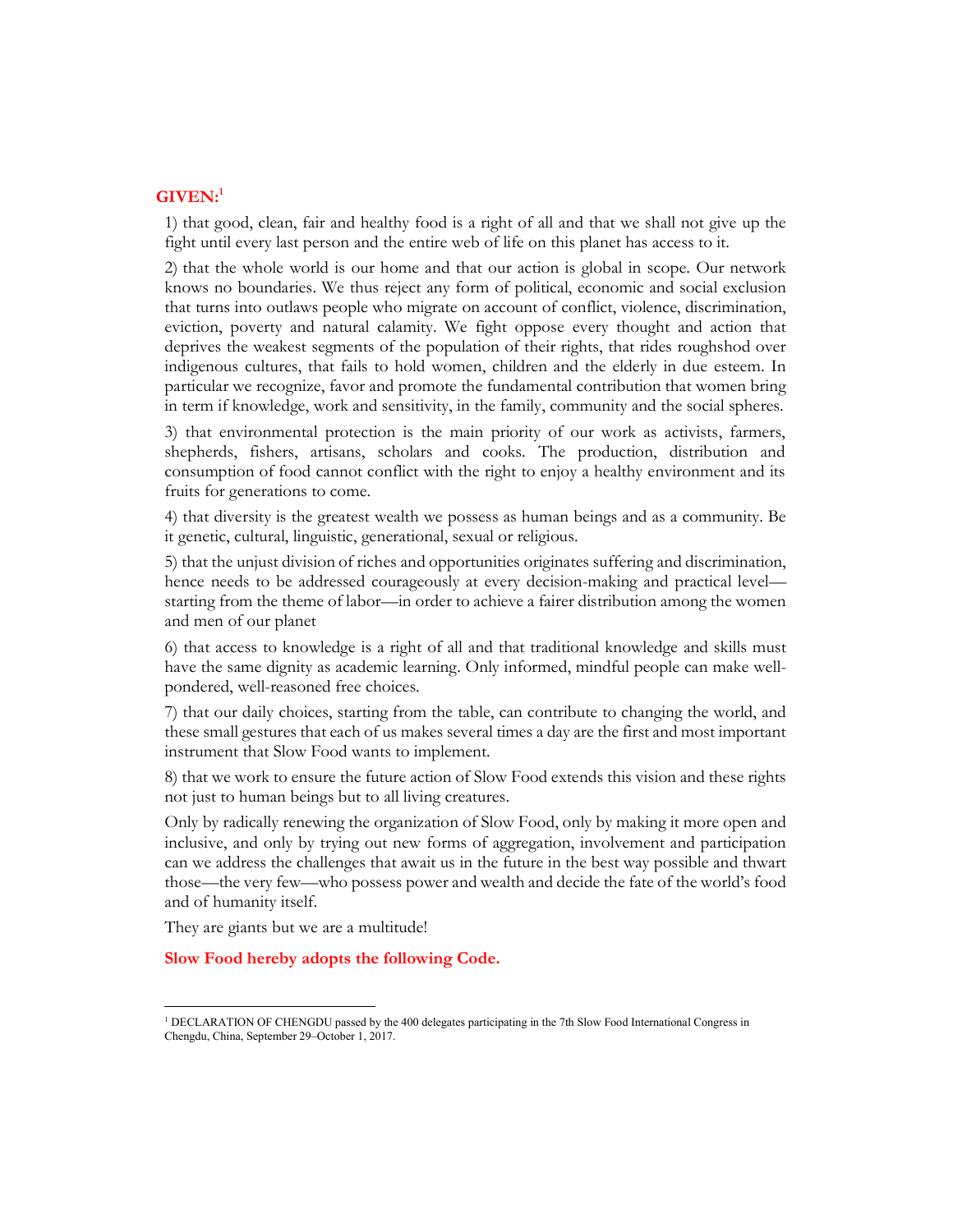# **CONTENTS**

- 1. Introduction
- 2. Who we are
- 3. Subjects
- 4. Vision and core values

# 5. Fundamental principles

- 5.1 Not for profit
- 5.2 Respect for laws and regulations
- 5.3 Ethicality, fairness, honesty, correctness and good faith
- 5.4 Democracy and participation, inclusion and reduction of inequalities
- 5.5 Respect for the dignity of people and respect for gender equality
- 5.6 Solidarity, peace and justice
- 5.7 Mutual trust
- 5.8 Impartiality
- 5.9 Transparency and completeness of information
- 5.10 Confidentiality
- 5.11 Responsibility to the community
- 5.12 Diligence and spirit of collaboration
- 5.13 Workplace safety and workers' health

# 6. Rules of conduct

- 6.1 Relationships with third parties
- 6.2 Internal relationships
- 6.3 Specific bans

# 7. Accounting

- 7.1 Traceability of activities carried out
- 7.2 Money laundering

# 8. Final provisions

- 8.1 Communication of the Code of Ethics
- 8.2 Disciplinary system and exclusion criteria
- 8.3 Approval of the Code of Ethics and any modifications

# 9. Supplementary documents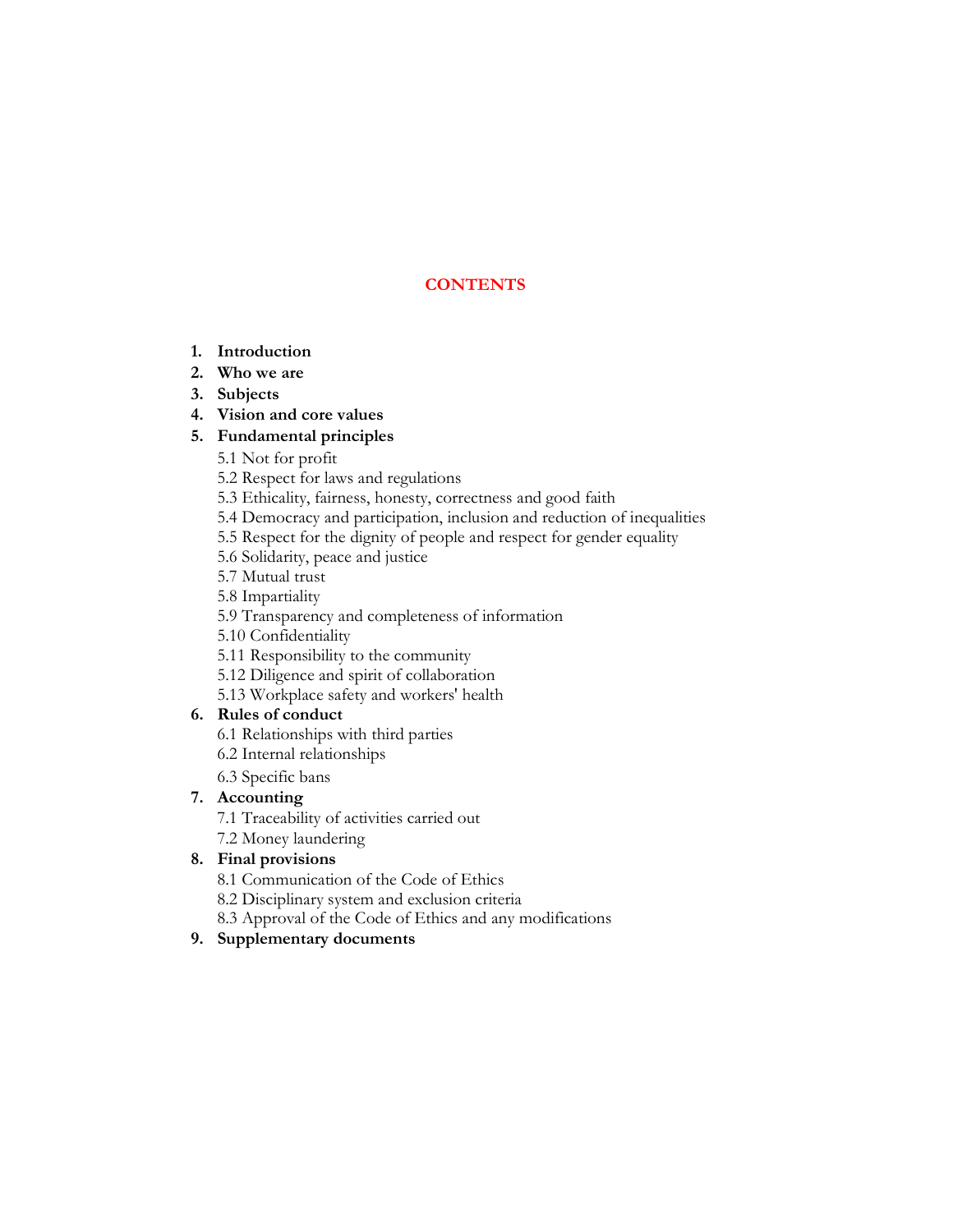## 1. Introduction

The Code of Ethics and Conduct of Slow Food is an integral part of the Organization, Management and Control Model drawn up in accordance with Italian Legislative Decree 231/2001. It sets out the rights, duties and responsibilities of the Association in regards to all stakeholders and the general interests of the Association itself.

Slow Food is aware that the adoption of a Code of Ethics and Conduct is of central importance to the proper running of its activities and to all the relationships that connect the various subjects that interact with the Association.

This code therefore aims to be not simply a list of duties, but a binding commitment to Slow Food's values and principles, of relevance to the daily actions of anyone in the world who operates in the name of and on behalf of the Association. All of these subjects commit to pursuing ethicality, fairness, honesty, respect for the dignity of people, inclusion, a rejection of inequalities, solidarity, transparency, peace, justice, gender equality and responsibility.

All employees and everyone who cooperates on carrying out the activities of Slow Food, whether administrators, members, suppliers, supporters or any other subject who interacts with the Association in any way, must be familiar with the Code of Ethics and Conduct and must contribute, within their individual scope, to its observance and application.

#### 2. Who we are

Slow Food is an international, non-profit organisation founded in 1989 to combat the disappearance of food traditions and the spread of fast-food culture. Since then, Slow Food has grown to become a global movement involving millions of people in over 160 countries, working to ensure everyone can have access to good, clean and fair food. Slow Food is the umbrella organisation that steers the actions of the entire movement made of 2000 Convivia and Communities worldwide, around 800 in Europe.

Slow Food is guided by the belief that food plays a central role in our lives and is closely tied to agriculture, the environment, politics, and culture. Food as the fundamental right is linked to the defence of biodiversity and of the environment, to the right to land and water, to fair remuneration of producers, to the defence of local communities, their traditions, and their cultures. Slow Food's approach assumes that to avoid environmental collapse and climate change collapse, we need a paradigm shift away from the prevailing industrial food system to diversified sustainable food systems based on the right to food.

Slow Food strategic objectives are:

- support the transition towards sustainable and fair food systems, rooted in agroecology, through grassroots work;

- educate, inspire and mobilise people through the organisation of campaigns and educational activities in order to increase knowledge of the food system and awareness of the impact of food choices;

- influence public institutions and the private business sector in order to create policies and models that support fair and regenerative food systems.

## 3. Subjects

This Code of Ethics and Conduct reflects the guiding principles of Slow Food and binds all those who perform functions of representation, administration or direction, in other words those who exercise, also de facto, management and control; all employees without exception; collaborators (including, for example, consultants, professionals, volunteers, etc.); subjects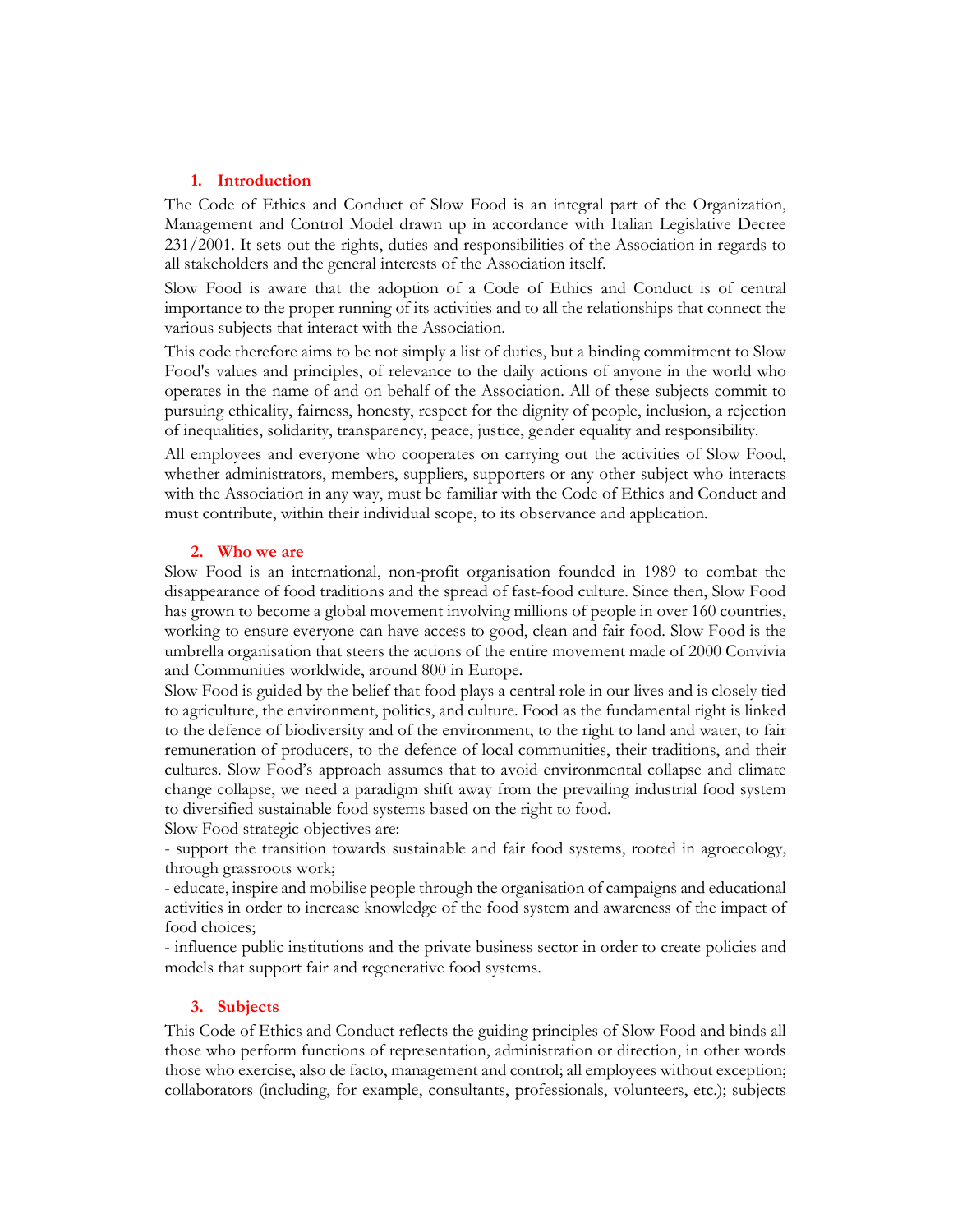who use the Slow Food brand and anyone who maintains relationships of various kinds with the Association (hereinafter referred to as the "Subjects").

The Subjects must be familiar with the provisions of this Code of Ethics and Conduct and the employees of Slow Food are also required to actively contribute to its careful observance.

In particular, the members of the Slow Food's management team and all individuals are obliged to be guided by the principles of the Code of Ethics and Conduct when setting objectives, proposing investments and carrying out projects and in any decision or action relating to the management of the Association. Equally, members and collaborators, when practically implementing the mission, must be inspired by the same principles, both internally, strengthening the cohesion and spirit of reciprocal collaboration, and in regards to third parties with whom the Association interacts.

To this end, this Code of Ethics and Conduct will also be shared with supporters, partners, suppliers, producers and anyone else who has a relationship with the Association, with the aim of disseminating this Code of Ethics and Conduct as widely as possible, including through the use of appropriate information, training and awareness-raising tools with regard to its content.

### 4. Vision and core values

# Slow Food envisions a world where all people can eat food that is good for them, good for the people who grow it and good for the planet.

Our approach is based on a concept of food that is defined by three interconnected principles: good, clean and fair.

Good: Sensory quality, which trained, educated senses can recognize, results from the expertise of the producer, the choice of raw materials and production methods that do not alter the natural state of the product.

Clean: The environment must be respected through agricultural practices, animal husbandry, processing, marketing and sustainable consumption. Every stage in the agrifood chain, including consumption, must safeguard ecosystems and biodiversity, protecting the health of the consumer and the producer.

Fair: Social justice should be pursued by creating work conditions that respect human beings and their rights and that generate adequate compensation; by seeking balanced global economies; by practicing solidarity and by respecting cultural diversity and traditions.

Slow Food sees in good, clean and fair food for all an act of civilization, a tool for improving the current food system and a source of fascination, because behind every food lies producers, places, people, stories and skills.

#### 5. Fundamental principles

In order to achieve its objectives, Slow Food takes inspiration from the following principles:

#### 5.1 Not for profit

The Slow Food's assets are used entirely to pursue the civic, solidarity and socially useful aims set out in the Statute, and therefore any direct or indirect form of distribution of profits is prohibited.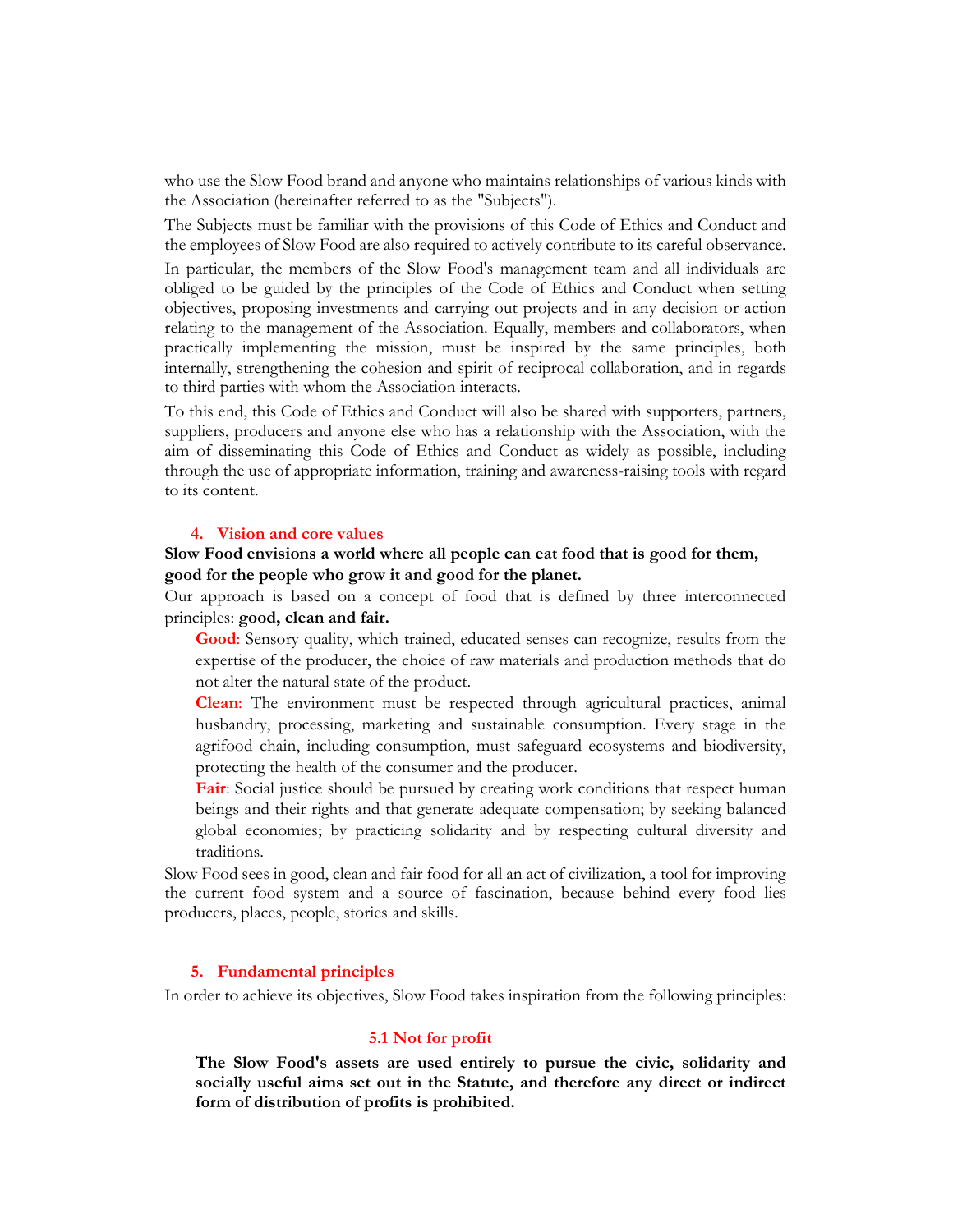## 5.2 Respect for laws and regulations

The conduct of the Subjects, when carrying out activities in the Slow Food's interest, must be guided by honest and legitimacy and be in accordance with the laws in force.

#### 5.3 Ethicality, fairness, honesty, correctness and good faith

Slow Food's reputation is dependent on the conduct of all the subjects that interact with it and work for it. Every Subject must therefore commit to collaborating to legitimize a culture both internally and externally to the Association that is aimed at the pursuit of the Association's aims and the achievement of its purposes without at the same time prejudicing the well-being of the community in which it works.

Respect for the principles of ethicality, fairness, honesty and correctness has the purpose of protecting the good faith of all the Subjects and guaranteeing the Association's values.

The Subjects, within the scope of the various relationships established with the Association, must abstain from carrying out activities that are contrary to the Association's interests, with the awareness that pursuing the Association's interests can never in any way justify conduct contrary to the principles of the Code of Ethics and Conduct.

In carrying out activities, situations where the subjects involved in transactions have or could have a conflict of interest must absolutely be avoided. By conflict of interest we mean situations in which the Subject pursues an interest different from that of the Association or carries out activities that could in any way interfere with their capacity to make decisions in the exclusive interest of Slow Food.

All of the Association's activities and projects must be carried out with the maximum commitment, diligence and professionalism, in a spirit of mutual respect and collaboration. The Subjects are required to carry out their activities with a commitment suited to the responsibilities entrusted to them, protecting at all times the Association's image and reputation.

## 5.4 Democracy and participation, inclusion and reduction of inequalities

Slow Food protects and promotes democracy, participation, inclusion and the reduction of inequalities, as well as the safeguarding and protection of human rights, especially for the sectors of society that are often the most powerless, vulnerable and fragile (minors, the disabled, women, etc.). All the subjects that interact with the Association know that participation and inclusion are fundamental aspects that inspire the Association. The Association is also committed to reducing the inequalities that make it impossible for many to access food. Food must not lose value, it must be inclusive and a primary right, and access to food must be guaranteed for each human being. Food demands respect, and for Slow Food access to food is the founding principle underpinning the food security of all peoples and even democracy itself.

## 5.5 Respect for the dignity of people and respect for gender equality

Slow Food protects and promotes the absolute value of people, who must not be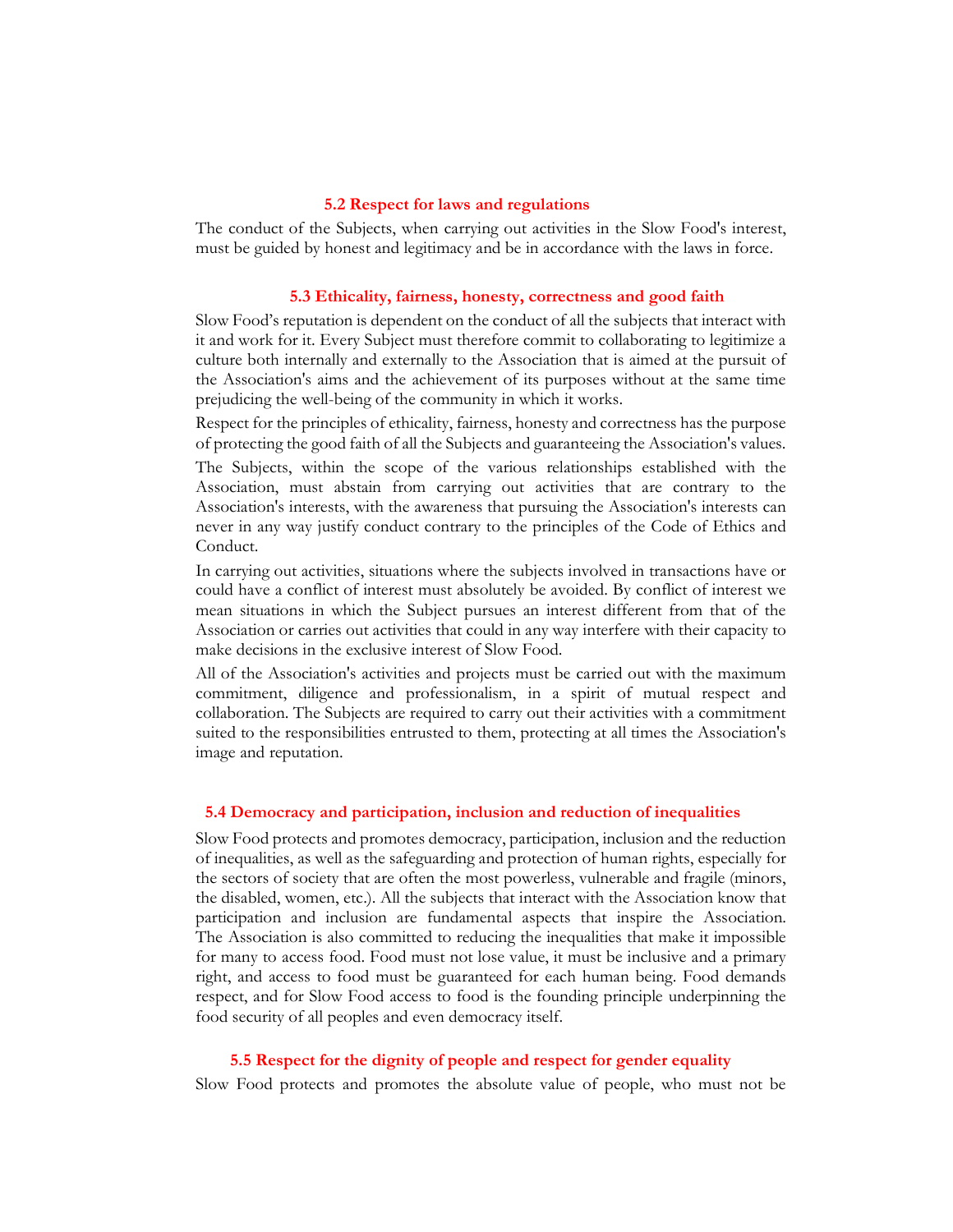discriminated against based on their age, sex, gender, sexual orientation, race, language, nationality, political and trade union opinions or religious beliefs.

The Association will work to ensure that space is always given to the best minds and the most willing people, through the removal of organizational and cultural obstacles and obstacles of any other kind that prevent everyone from enjoying equal opportunities for inclusion based on merit, irrespective of age, gender identity, sexual orientation, ethnicity, country of origin and religious or political beliefs.

#### Discrimination and harassment

Slow Food also commits to ensuring that authority is exercised with equity and fairness, avoiding every abuse of power. In particular, authority must never be transformed into the exercise of power that infringes the dignity and autonomy of employees and collaborators in a broad sense. Decisions regarding the organization of work must safeguard the value of all actors involved, staff, collaborators and beneficiaries.

The Association works to ensure and protect the physical and professional integrity of its employees and collaborators, working conditions that respect individual dignity and safe and healthy workplaces. Requests or threats aimed at inducing people to act against the law and the Code of Ethics and Conduct or to act in a way that goes against individual convictions and moral and personal preferences will not be in any way tolerated.

## 5.6 Solidarity, peace and justice

Slow Food commits to following the principles of solidarity and sodality, which stems from the awareness that we all belong to the wider human community. For this reason, we commit to fighting against any form of injustice and we strive to contribute, in whatever way we can, to pursuing peace, including through forms of solidarity towards the weakest members of society.

### 5.7 Mutual trust

Slow Food favors the establishment of relationships based on in-depth collaboration and mutual trust and encourages its employees and all the subjects who interact with it, including through specific projects, to propose their own ideas for the improvement of structures, processes and human resources, taking a long-term perspective.

#### 5.8 Impartiality

In the management of its various activities and in all related decisions (including, for example, the management of employees and the organization of work, the selection and management of suppliers, relationships with the community and the institutions that represent it, etc.) the Subjects must operate with impartiality and in the best interests of the Association making decisions with professional rigor and according to objective and neutral evaluation criteria.

## 5.9 Transparency and completeness of information

All work and professional activities, actions, operations, negotiations and, more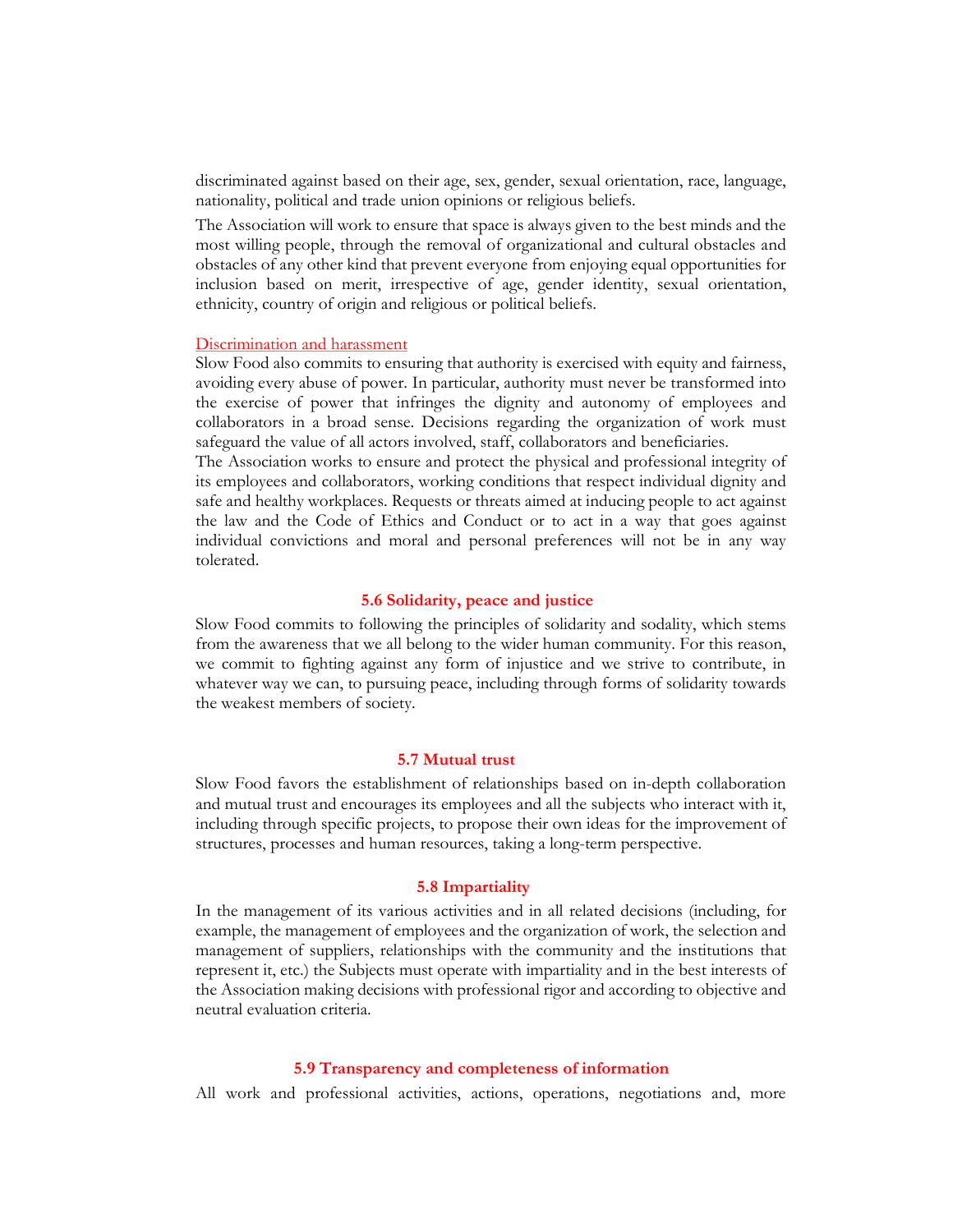generally, the conduct of the Subjects must be guided by a principle of maximum transparency.

In managing all the above, the Subjects are required to provide transparent, truthful, complete and accurate information.

Slow Food promotes and disseminates, at every level, a culture of individual responsibility and ethics, raising awareness among its employees about the relevance of the system of internal controls and respect for current legislation and internal procedures when carrying out their work activities.

#### 5.10 Confidentiality

Slow Food ensures the confidentiality of information in its possession. Confidential data will only be used when express and conscious authorization has been given, and, in any case, always while rigorously observing the current legislation regarding personal data protection.

In the communication of confidential information to third parties, which is only permitted for official or professional reasons, the confidential nature of the information and the third party's requirement to also observe the duties of confidentiality must be expressly stated.

Nobody from among the employees and collaborators can benefit in any way, directly or indirectly, personally or financially, from the use of confidential information, nor can they communicate such information to others or recommend or induce others to use it.

The communication to third parties of information must be carried out only by authorized subjects and in any case in accordance with the organization's provisions.

The Association applies and constantly updates policies and procedures for the protection of information. Confidentiality is also guaranteed through appropriate measures for the protection of data stored on computers.

## 5.11 Responsibility to the community

Slow Food wants to operate with respect for local, national and international communities, supporting initiatives with a cultural and social value that improve the well-being of the community in general and protect common goods, linked in particular to the safeguarding and promotion of agrobiodiversity.

## 5.12 Diligence and spirit of collaboration

All Subjects must carry out their own activity with the diligence required by the nature of the tasks and the functions exercised, making the utmost effort to achieve the objectives assigned to them and taking on the responsibilities due to them based on their duties.

Reciprocal collaboration between the subjects involved in any way on the same project is a fundamental principle.

## 5.13 Workplace safety and workers' health

Slow Food ensures working conditions that respect individual dignity and ensure safe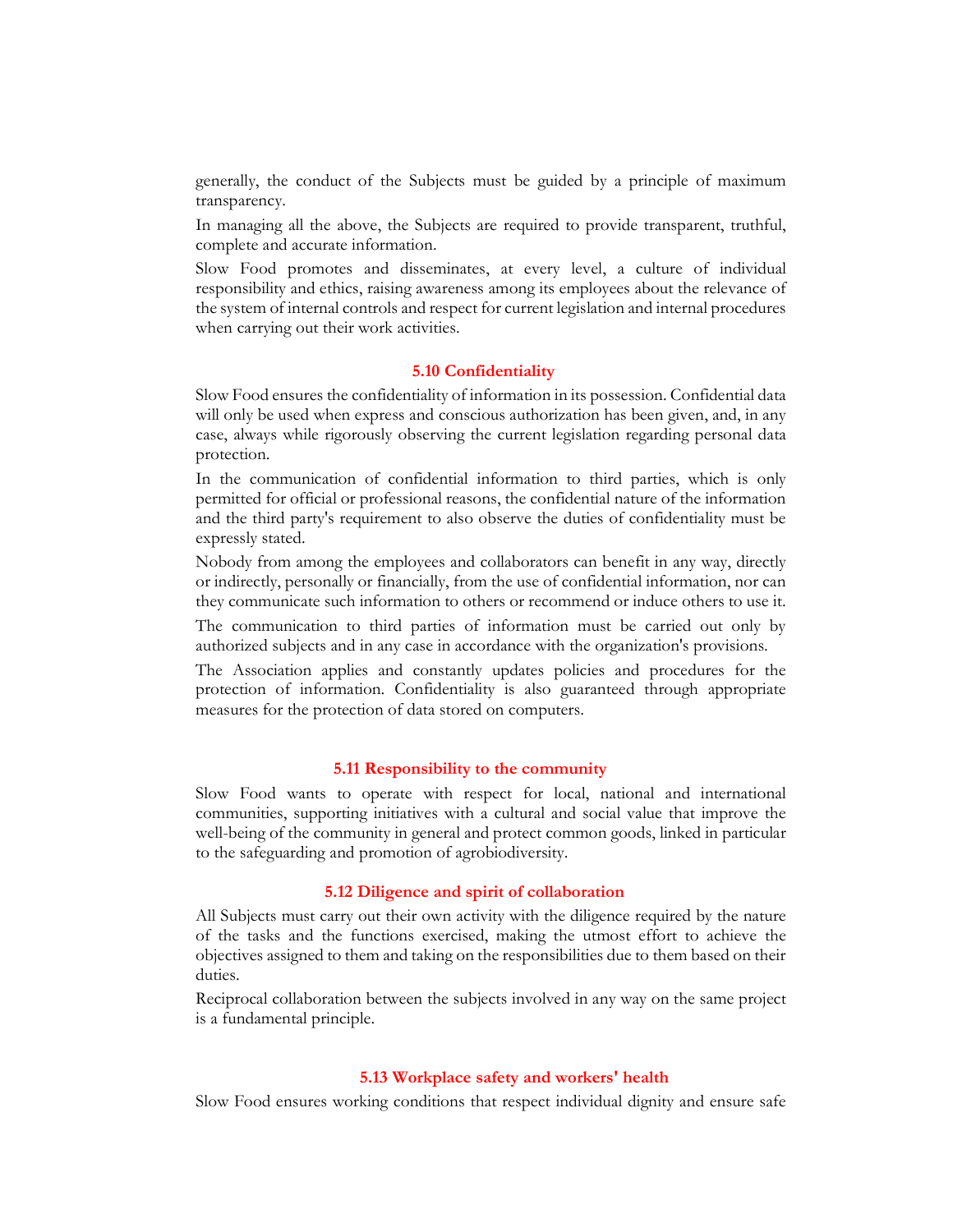and healthy workplaces, with respect for all current regulations regarding accident prevention and health and safety at work.

The Association strongly promotes a culture of safety and awareness of the risks linked to the work activities being carried out, requiring from everyone responsible behavior that respects the safety system in place and all the related procedures that form an integral part of it.

## 6. Rules of conduct

## 6.1 Relationships with third parties

## Relationships with suppliers

Slow Food establishes relationships of collaboration with its suppliers, in respect of the current legislation and the principles of this Code of Ethics and Conduct, paying attention to the highest professional standards and the best practices in regards to ethics, health and safety protection and respect for the environment.

#### Relationships with producers and other actors of the food system

Relationships with producers and other actors of the food system with whom Slow Food collaborates are based exclusively on criteria of merit and trustworthiness. Objective, impartial and comparable qualification and evaluation criteria are used, which reward all those actors who carry out their activities with full respect for the principles of environmental and biodiversity protection, and of social justice.

#### Relationships with institutions

Relationships with public, national, EU and/or international institutions, as well as public officials or public service providers, in other words bodies, representatives, agents, spokespeople, members, employees or consultants providing public functions, must be guided by the most rigorous respect for the current legislative provisions. These relationships must be established exclusively with subjects authorized to do so. Relationships with judiciary authorities and public authorities in general must be based on the principles of accuracy, completeness and truthfulness.

#### Use of trademarks

Relationships with subjects such as cooks, restaurants, businesses, producers, supporters, sponsors and partners who use the Slow Food registered trademarks, whether the stylized snail or the name, and all related brands (for example, Terra Madre, the Ark of Taste, the Slow Food Presidia, Salone del Gusto, Cheese and Slow Fish) must be based on maximum collaboration and transparency, with the aim of benefitting all parties.

Specific rules for the use of trademarks, brands and logos are set out in the Code of Use for Slow Food Trademarks.

#### Relationships with supporters

Relationships with supporters are based on transparent agreements and constructive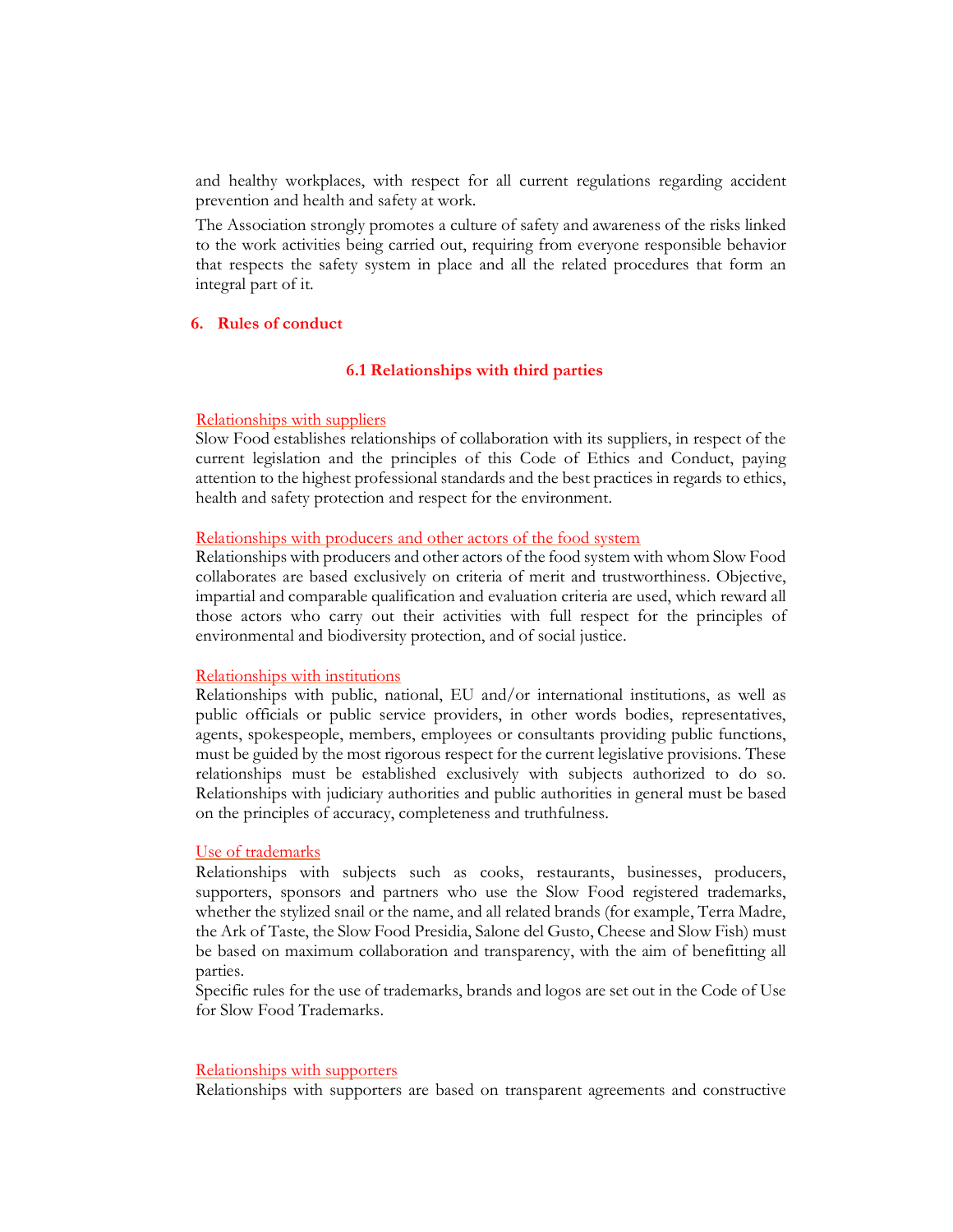dialog, with the aim of reaching common objectives, and contractual relationships are managed according to correctness and good faith, with respect for the shared values that underpin this Code of Ethics and Conduct.

In their relationships with funders, all Subjects are forbidden from giving, offering or promising money or other benefits or favors that could reasonably be interpreted as exceeding the normal practices of courtesy, or to exercise illegal pressure on public officials, public service providers or public administration managers, functionaries or employees, whether in Italy or abroad, in EU or international public bodies, or their families or partners.

## Relationships with the press and communication media

Every external communication of documents and information regarding Slow Food or other entities related to the Association must respect the current laws, regulations and professional conduct practices. It is in any case forbidden to:

- communicate false or biased news regarding Slow Food or other stakeholders with whom there is interaction in carrying out activities.
- every form of pressure aimed at acquiring favorable coverage from communication/information media.

## Relationships with supervisory bodies

Slow Food undertakes to guarantee the fullest collaboration with all supervision and control bodies, avoiding any obstructionist behavior, and to provide full collaboration according to the principles of transparency and information sharing. It is forbidden to supply false documentation or attestations of fact that are not truthful, to conceal information and to obstruct in any way the carrying out of control or auditing activities.

#### 6.2 Internal relationships

#### Relationships with members

Slow Food recognizes the importance of its members as the foundational base of its operations and therefore guarantees consistency, quality and trustworthiness in the actions undertaken.

#### Relationships with volunteers of Slow Food Convivia, Communities

The Association recognizes that voluntary work is an asset for the entire organization and undertakes to encourage a volunteer culture, particularly among the younger generations.

#### Relationships with national associations

Slow Food recognizes the relevance of national associations and guarantees transparency, collaboration and trustworthiness in the relation with them.

#### Relationships with employees and collaborators

All employees and collaborators who have a working relationship with Slow Food, beyond the legal classification of the relationship and its duration, must pursue the Association's aims in accordance with the principles and values set out in this document. The Association undertakes to ensure the right to privacy and its protection.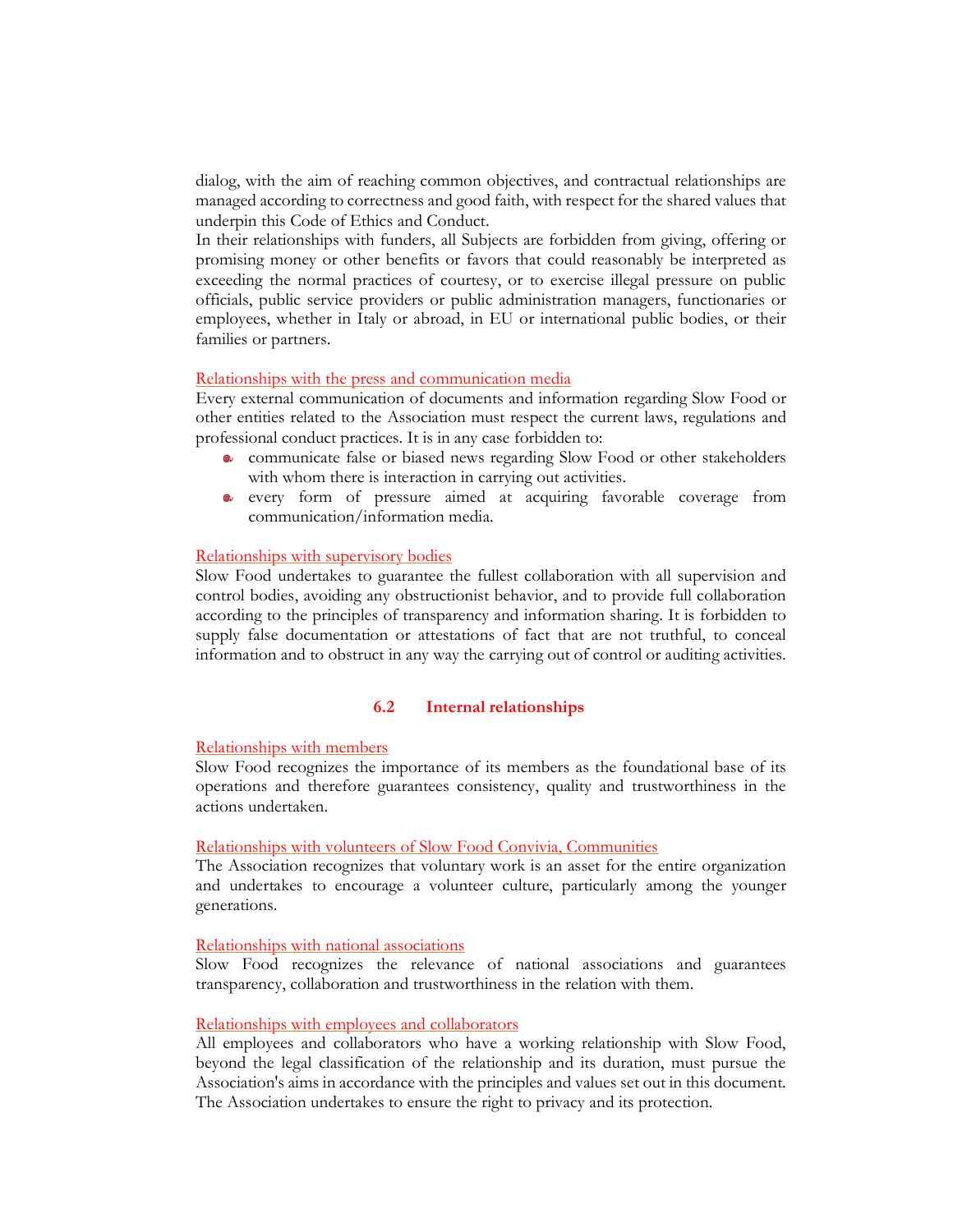## Protection of assets and resources

The assets and resources of Slow Food to which employees, at any level, have access to or have in their care must be used efficiently and in such a way as to protect their value, and exclusively with the aim of carrying out the Association's objectives and aims. Additionally, all employees are responsible for protecting these assets and resources against loss, theft and unauthorized use or disposal. Any use of said assets and resources that could be in conflict with the interests of the Association or which could be dictated by professional motives extraneous to the working relationship is forbidden.

# 6.3 Specific bans

The following are forbidden during the course of work activity and in workplaces:

- working while under the effects of the abuse of alcoholic substances, narcotic substances or substances with a similar effect.
- consuming or selling, for any reason, narcotic substances while working.
- holding pornographic material on computer or printed media at the premises of the Association or in any other place related to it, or disseminating such material through the website, email or publications produced or promoted by the organization.
- obtaining sexual favors in exchange for money or favors in kind whether in the workplace or in similar environments where personal conduct could create reputational damage for the Association.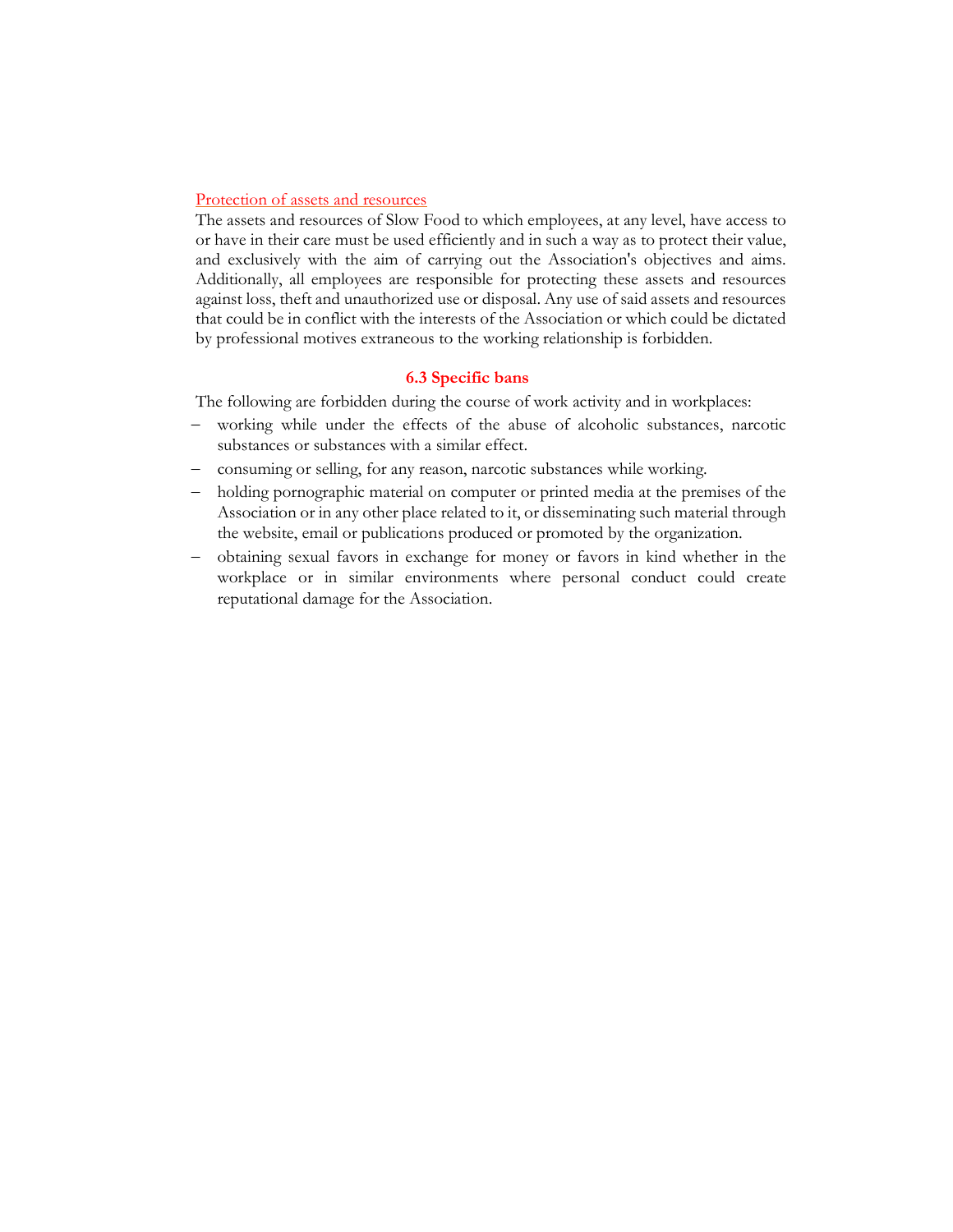## 7. Accounting

#### 7.1 Traceability of activities carried out

For every operation carried out, the Subjects must keep appropriate documentation, with the aim of being able at any time to verify the motivations and characteristics of the operation.

Slow Food ensures an internal organization of the work that can guarantee an appropriate level of segregation of responsibilities, so that the implementation of every process requires the joint support of different organizational functions.

#### 7.2 Money laundering

The Subjects must not, in any way and under any circumstances, be implicated in any events connected to the laundering of money coming from illicit or criminal activities.

Before establishing relationships or drawing up contracts with non-occasional suppliers and other partners, Slow Food and/or its employees and/or collaborators must ensure the moral integrity, reputation and good name of the other party.

The Association undertakes to respect all the regulations and provisions, both national and international, regarding money laundering.

## 8. Final provisions

### 8.1 Communication of the Code of Ethics

Slow Food commits to arranging, including via display on noticeboards accessible to all staff and publication in online resources and on the website, the fullest dissemination of the Code of Ethics. Additionally, it commits to imposing, with consistency, impartiality and uniformity, sanctions proportionate to violations that could occur, and in any case in accordance with the current provisions regarding the regulation of work relationships.

## 8.2 Disciplinary system and exclusion criteria

All employees and collaborators must report any alleged violations to fairness@slowfood.it The whistle-blower's identity will be kept confidential (subject to legal requirements) and the whistle-blower will be protected from retaliation. Every whistle-blower report is taken seriously and recorded in an internal incident register. Reports of suspected violations will be kept confidential to the maximum extent possible, consistent with the need to conduct a proper investigation. Depending on the nature of the allegation, an independent investigation team may be appointed.

Any violation of the provisions of the Code of Ethics and Conduct may constitute a breach of the obligations of the employment relationship and/or a disciplinary offense, in accordance with the procedures provided for by Art. 7 of the Workers' Statute and the applicable collective negotiation, with all legal consequences, including in regards to the preservation of the employment relationship, and may entail compensation for damages deriving from the same. The same disciplinary system and exclusion criteria